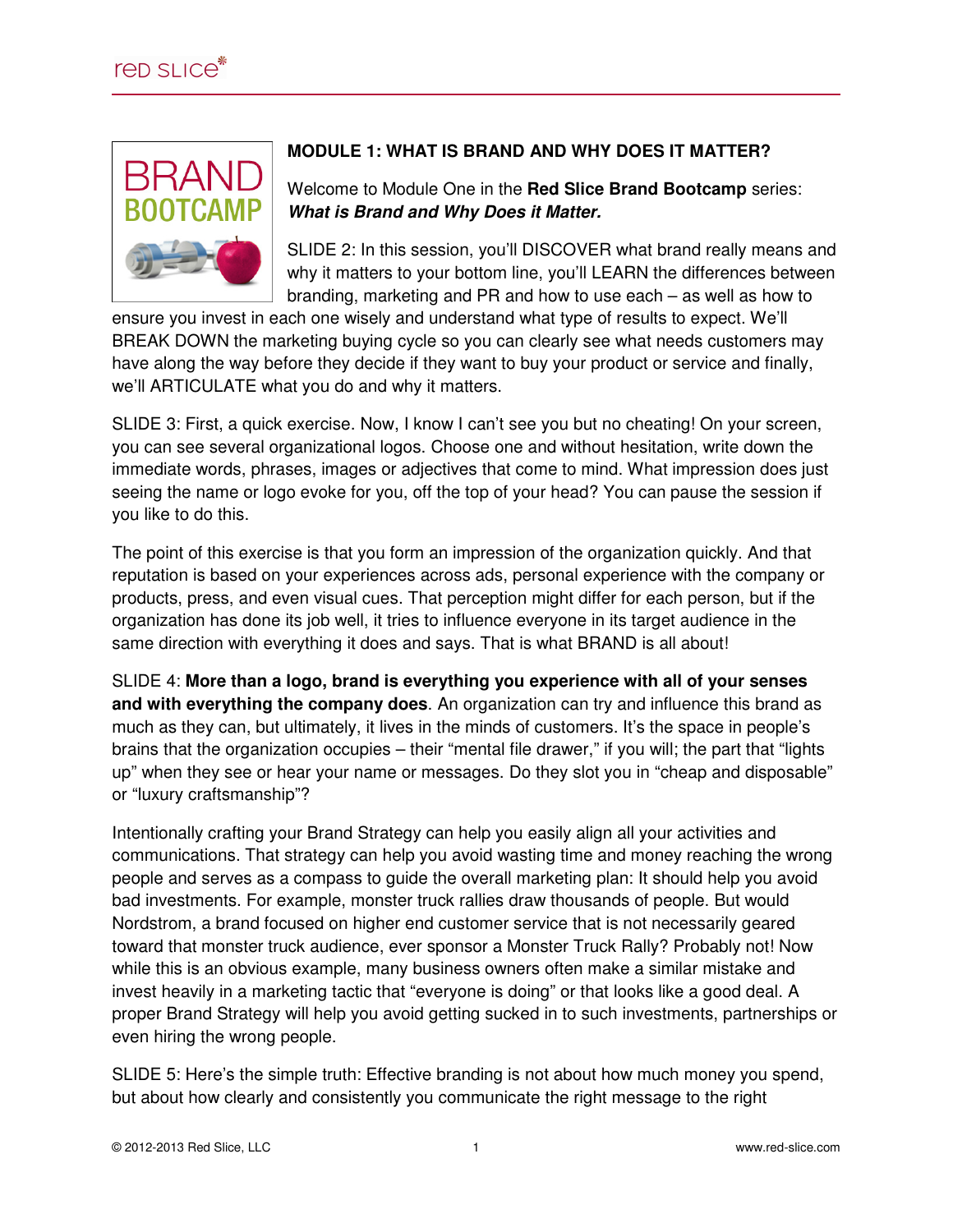audience through everything you do. Your actions can have powerful impact if you just choose to do the right things that hit the mark every time, rather than simply blanketing the world. I promise you that no one ever thinks they have enough money for marketing – I'm sure there's an executive at Apple or Toyota complaining about their paltry budget as we speak!

SLIDE 6: Brand matters to your bottom line in three crucial ways – I call them the **Three C's: Clarity, Customers and Coin**. First, brand **clarifies** what you should say, who you should say it to and how you should spend your time and money. It serves as a compass or Litmus Test for all your marketing – and even operational – decisions, which means you spend more wisely and invest in the things that work. Second, a strong brand does much of the heavy lifting for you and attracts the right **customers** to you. When you're clear and consistent in your message and value to them, they will line up at your door. And finally, **COIN!** A strong brand helps you differentiate from the competition, withstands tough economic times, helps you avoid becoming commoditized based on price, and, as we'll see in a moment, inspire customer loyalty and word of mouth to make your cash register sing!

SLIDE 7: BrandZ is the world's largest brand equity database, validated across thousands of studies worldwide. Created in 1998 and continually updated, BrandZ contains data on brands in more than 200 categories. They interview over 150,000 consumers and professionals every year in up to 400 studies around the world. Their brand report comes out every year and it's a treasure trove of insights on trends and performance.

This chart shows that from 2002 to 2012, brand has started playing more of a factor in purchase decisions while price considerations are decreasing. As this quote says, "The preference for brand alone remained strong even during the recession." That's pretty powerful stuff. People are loyal to brands they love, even in tough times.

SLIDE 8: This chart shows how the brands in the Top 100 BrandZ index of portfolio companies have outperformed the S&P 500, even in the recent recession. The comparison shows that strong brands outperform the stock market benchmark by a wide margin—103 percent. The takeaway here again is that people are loathe to cut spending when a brand is so closely tied to their trust, emotions or personal identity so having a strong brand can protect your business in tough times. You can learn more at www.brandz.com.

SLIDE 9: So how do you know a strong brand when you see one? Well, there are about **five signs of a power brand** and they can apply to any size business - whether a global conglomerate, a local hardware store or an independent consultant.

First, **people are proud to say they work, partner or shop with your company**. For example, Apple has built such a strong brand for itself that people want to have access to the "halo" effect about what that brand says about them and will clamor to promote them as a customer, build apps for their store or even wait in line for hours for the newest iPhone because of what it says about them.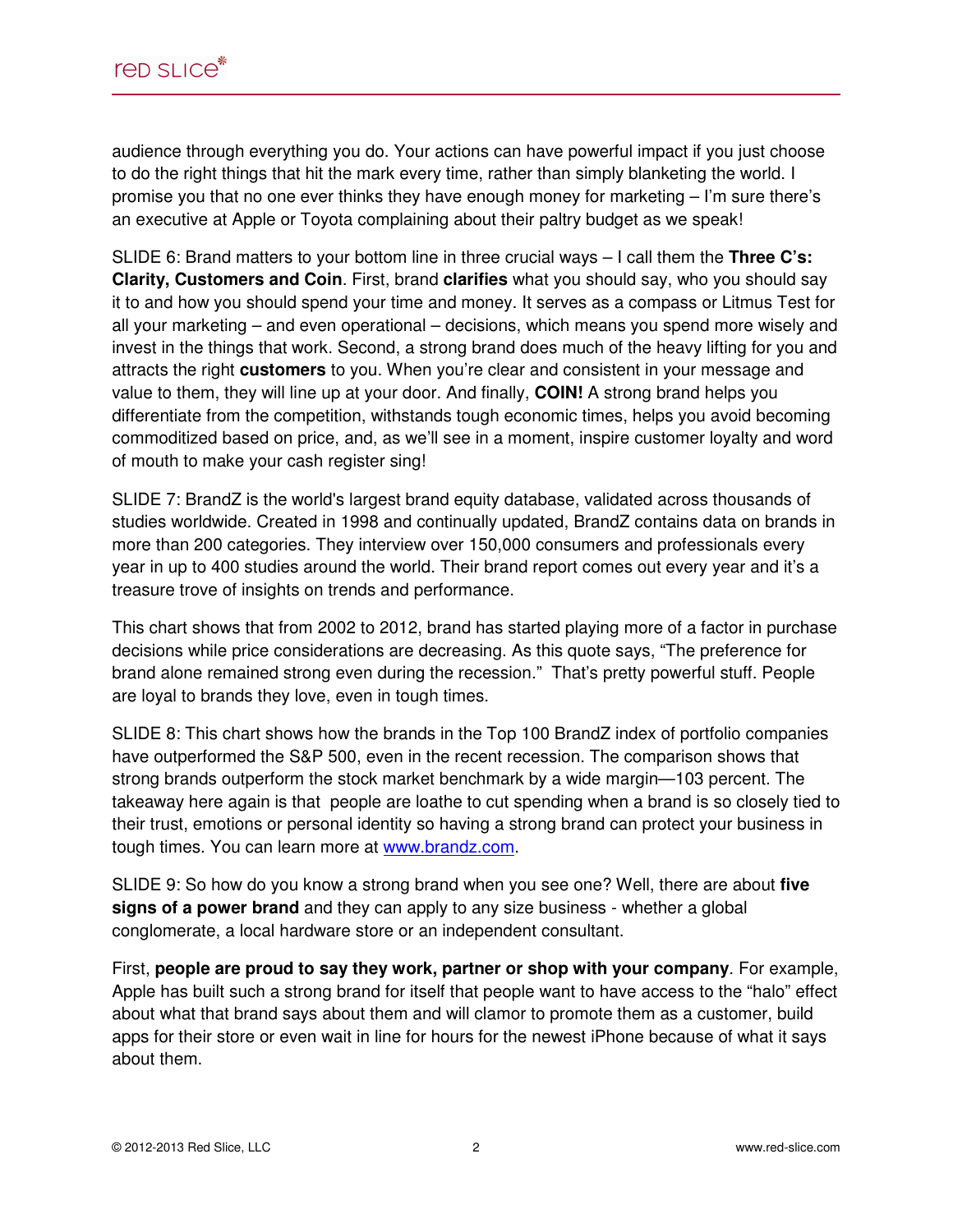Second, **customers spread your story for you**. They turn into unpaid sales reps or evangelists for your company. If someone has ever sent you a referral, that's what I mean. Think of Harley Davidson, a lifestyle brand, whose customers will actually tattoo the company logo on their arm! That's effective word of mouth which impacts others like them and perpetuates sales. Or think of Virgin America, whose customers generate their own YouTube videos about how much they love the airline - for free - and post them online. If your customers are talking about you and promoting you without being asked, that's a sign of a power brand!

Third, **if you can elegantly recover from your mistakes, this shows you are a power brand**. Think of JetBlue: Many years ago, it had a PR nightmare on its hands when flyers were stranded on the tarmac for hours due to East Coast storms. They had built a brand which relied on being different from the other airlines - friendlier, hassle-free - so this was not good. However, they took responsibility, remained completely transparent with the public about what they were doing to fix things and even got executives out to the airport to handle baggage, check people in, etc. Not only did they handle this as a "power brand" would, they also had so much "brand goodwill" built up in their bank account and handled things so effectively, that people were more forgiving of their missteps when they happened, versus, say a BP.

Fourth - and this is one small businesses have a hard time with - **some people (outside your target) don't like you**. Your brand is about speaking to the right people at the right time: to your ideal customers, your tribe. You can't be all things to all people: otherwise, you'll be nothing to no one. If your brand is on target and resonates with your people, which obviously means it may not resonate with others, that is fine. It's not popularity content. I don't like certain pop stars, but I'm also not a tween so the companies using them for marketing to tweens don't really care if I relate to their brand or not! For example, Starbucks. Some people love them, as I do, for their consistency, convenience and function as a "third place" to have meetings or spend some time writing. I always know what I'm going to get and that is what matters to me. For others, they will stand their ground around their local indie coffee shops that may or may not have WiFi and may even offer stronger- and possibly better – coffee, because that is what they care about. Starbucks does not spend a lot of its time trying to convince those people to become loyal customers. They are not speaking to their needs: they are speaking to the needs of people like me. And same for McDonald's versus Starbucks: different needs, different benefits, and different audiences. A good brand often offers a polarizing effect because that means you are talking very specifically – and effectively – to the people who matter to your business.

Finally, a sure sign of a power brand is that **the media will talk about your impact on the industry, community or even the world**. People talk to the CEO of Zappos not just about selling shoes and accessories online, but about how to deliver excellent customer service online and how that has changed the game. He even wrote a book about it. It's not just about their products. The media don't care specifically about what you sell – that is not a story. But if you can offer a viewpoint and be an expert on a certain topic, trend, or technology, then your brand will be seen as powerful as well because it transcends what you sell or do.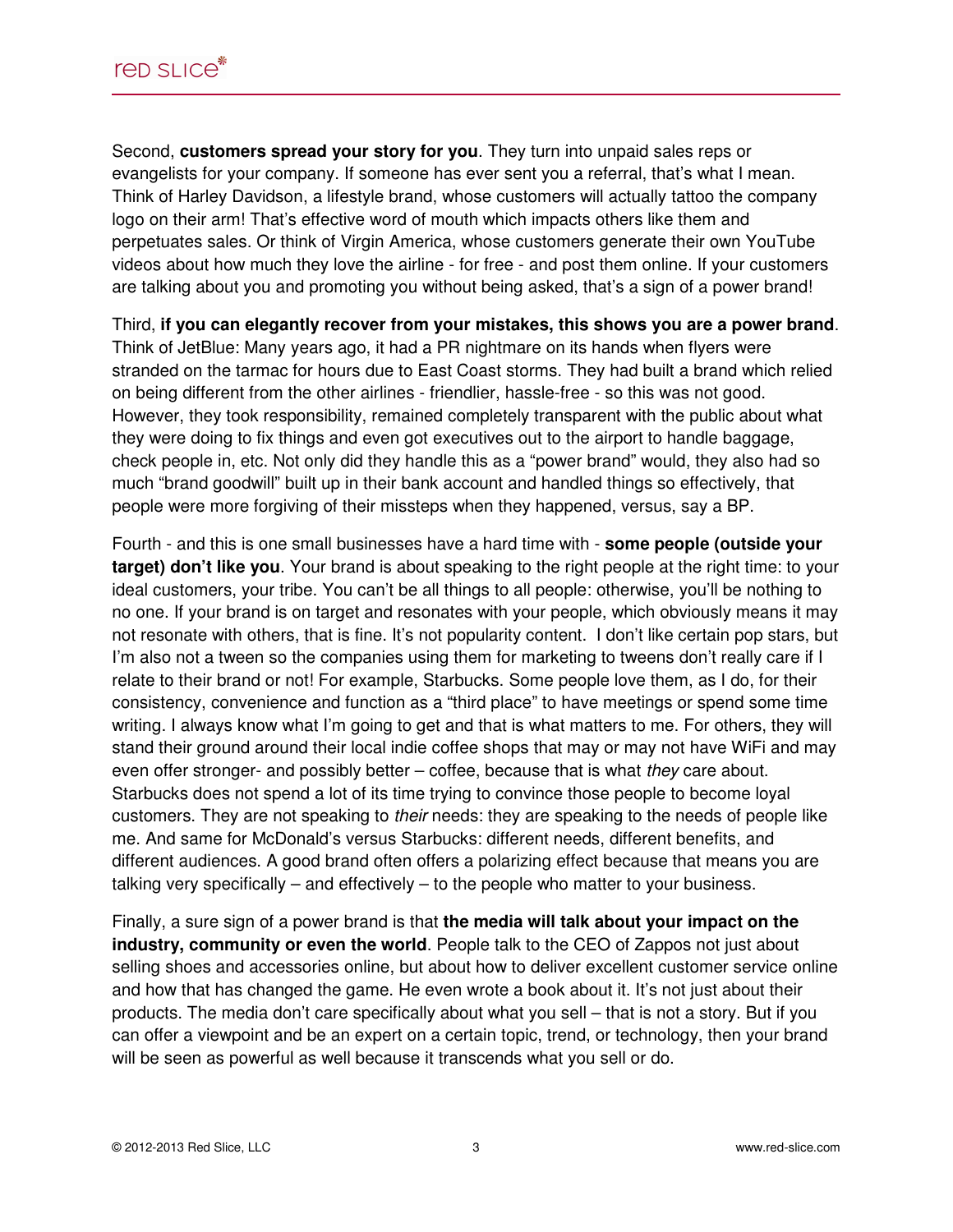SLIDE 10: Again, brand is more than a logo. A logo is only one way to convey a brand, a visual way. **You can convey your brand visually (design, logo), verbally (words you use, tone of copy) and experientially (employee quality, customer service experience)** Brand guides all these activities and communications. By communicating brand clearly and consistently through every single customer touchpoint, the brand becomes synonymous with you and differentiates you. Not every competitor can tell the same story or engage in the same activities, because the brand promise will be unique. Things like the copy on your auto responder emails, your store layout, the way your website looks, your order process – all of those things are customer touchpoints that matter. So little things mean a lot because they are just another way to convey your brand. For example, at Nordstrom, ever notice how when they ring you up, they bag your items and then walk around the counter to hand the bag to you, rather than schlep it over the high counter like a sack of potatoes? This is just another little detail to convey high-end, quality customer service. If your brand is whimsical and playful, the copy on your website should not be stiff, formal and boring, right? Think about all of your touchpoints: knowing your brand strategy will help you determine what to communicate through them.

SLIDE 11: This is an example of a wasted brand touchpoint. I signed up for the email list of a very fun, quirky company that used wonderful copy on their website and materials. It made me laugh and I wanted to hear more from them. But when I got this confirmation email, I was highly disappointed. It is completely devoid of the branding I had come to expect from them. How sad that they wasted an opportunity to convey their brand to someone who had signed up to hear more from them? I raised my hand to be part of the tribe and this is how I was rewarded. Think about the touchpoints you have with customers at every single phase and how you might be wasting them.

SLIDE 12: To impact our bottom line, we have to understand the buying cycle and brand's role in it. The buying cycle differs for every product and service. If it's chewing gum at the checkout line, it's kind of an impulse buy so it's fairly quick. If I'm looking for a new lawyer or buying a car, it's a bit longer. But every buyer goes through these stages to some degree, forming the "sales funnel" that ultimately narrows down to those who buy from you. It's like dating: you can't propose on the first date, so how do you "court your customer" and deliver the right messages at the right time? You can sum up the cycle by seeing your business through your customer's eyes: First, Who are you? That's **awareness** and you measure this through things like web traffic or social media chatter. Before I can buy from you, I have to know you exist, right?

Second, now that I know you exist, what do I use you for? I'm going to **consider** if you meet my needs or not and solve my pain points. So I'll engage with you a bit more deeply – perhaps sign up for a free paper or LIKE your Facebook page.

Now that I know what you do and how you might solve my problems, I need to **evaluate** you against the competition. Why are you better than the other options? Maybe at this point I request a meeting or I look at your testimonials, case studies or other "social proof".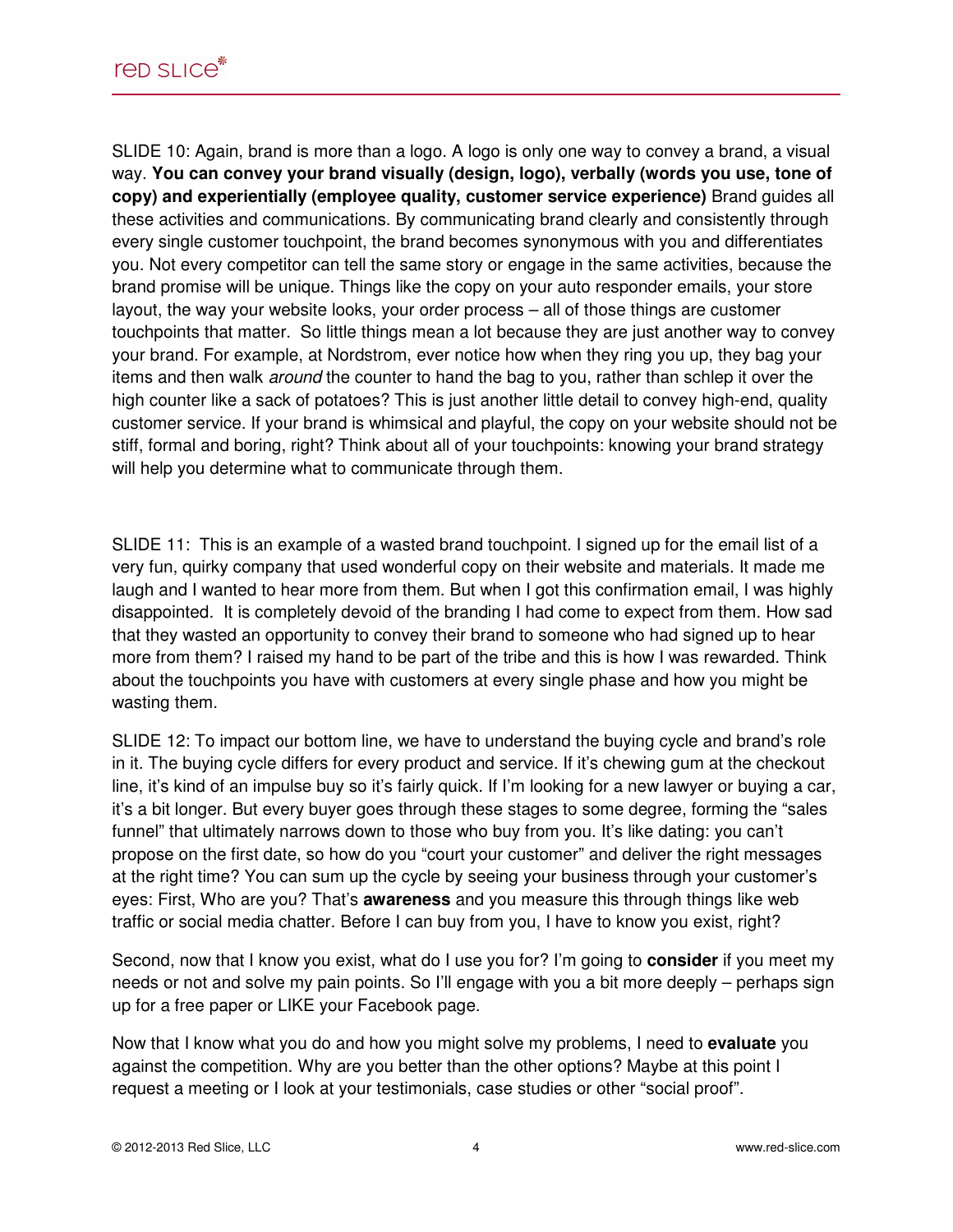OK, now I'm convinced. That leads me to **purchase**. Hurrah!

But it doesn't end there! You need to delight me, to fulfill your brand promise. If you do, I will recommend you to others or come back for more products and services – in which case I enter the sales cycle again, but awareness now becomes less important to me.

Brand plays a strong role throughout the entire process because you have to maintain the consistency. But it can play the strongest role during the Awareness phase. However, if you hook them and then nothing else you do through the rest of the cycle matches up to that first brand impression, you're going to lose me. I like to say brand is the "air cover" for enabling customers to get through this cycle more quickly, thus bringing you more sales!

SLIDE 13: When you choose not to consider brand, you are actually making a brand choice and creating an impression. But maybe not the one you want! I got this email from a winery that shall remain nameless as I love wine and have been a wine writer in the past. Factually, this email serves its purpose: it ticks all the boxes in telling me about their new release and where to find it. But it misses the mark in that, first, it looks like a business form letter in my email box – and the last thing I want to be reminded of when drinking wine is the office! Secondly, while the words say "a unique wine experience" what about this email says "unique" or even fun, or exciting, or magical? There is no imagery, the layout is atrocious. Lastly, they offered me nothing special for being a loyal member of their wine list. How about an incentive to your best prospects? What this email did was actually convince me that there was nothing unique or special about this wine and that if I wanted to impress the hostess at the next dinner party, or gather good friends together for a celebration, this was not a company I trust to deliver on what I want. They have just repelled a sale, rather than encouraged one! So remember, all those touchpoints matter and if you don't believe that, think about how quickly I formed the impression not to buy this wine, just from one email!

SLIDE 14: Which leads me to the next slide about delivering on your promise. You have to walk your brand talk. Many businesses fall down in that they say one thing, but the reality is quite different. And **when that brand promise is not met in reality, when not clear and consistent, you have an identity crisis**. This is why brand informs more than just your marketing: it can be the caliber of your customer service reps, or the ease of your policies in doing business, or your product selection. If the promise is not delivered through the operations of the company (not just the marketing efforts) you have a problem! For example, I worked for a tech start-up where we would highly tout in our messaging that our software enabled our clients to foster innovation. Yet, internally, the CFO would not approve a Microsoft Exchange Server to coordinate Outlook meeting scheduling - so you had to spend half an hour trying to schedule meetings and coordinate schedules offline or by phone. That is anything but innovative. Or when I worked for another tech company who talked a lot about agility and speed. But the Accounting process was a mess and we did not pay vendors in a timely manner. Why should anyone believe claims if you can't walk the talk? It's not enough to "slap a coat of brand paint" over your business – if you fail to deliver, it won't last long!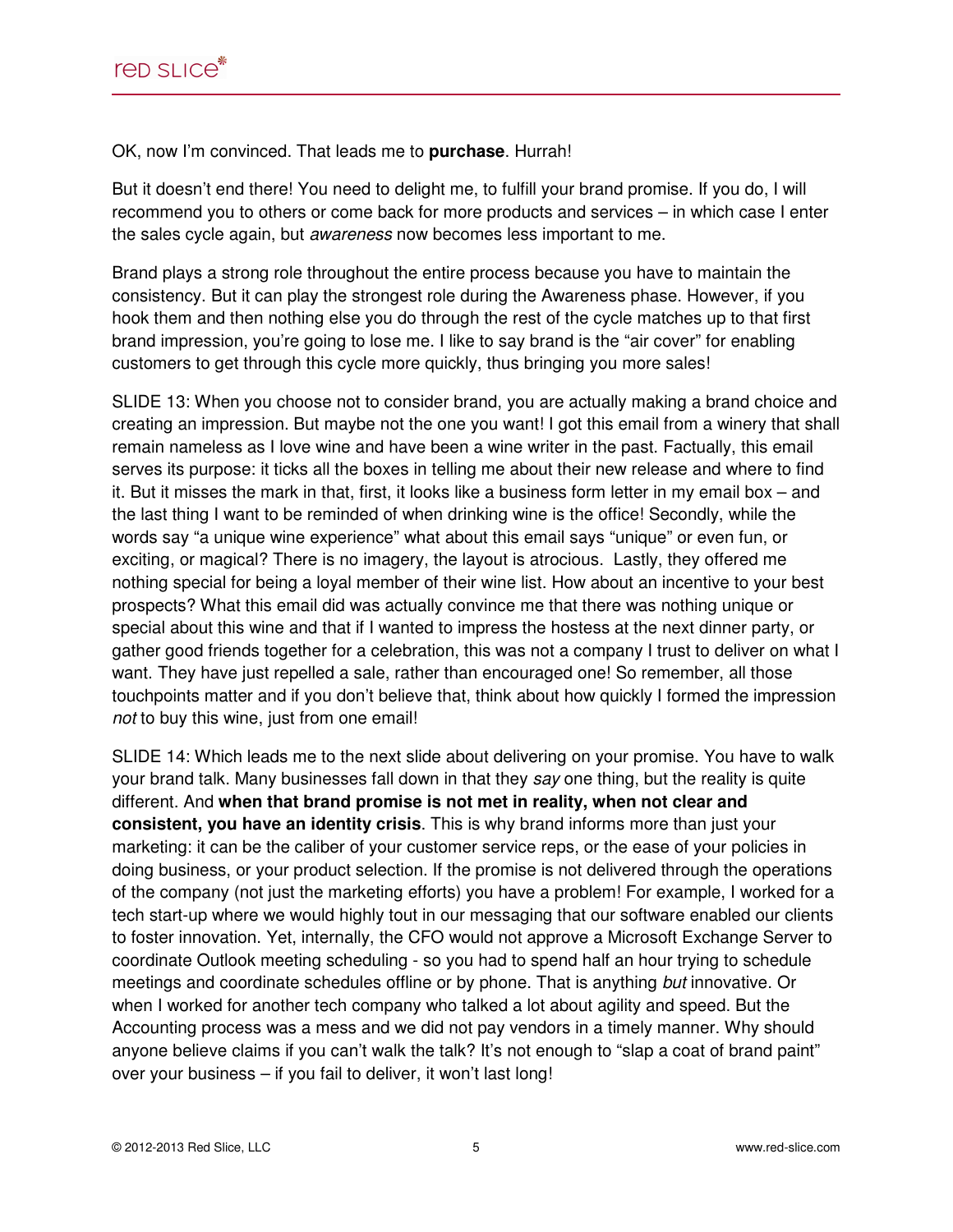SLIDE 15: Many people confuse marketing with branding with PR, so let's demystify some terms right now: Marketing is the umbrella term for literally bringing a product to market. Marketing covers the **4 P's: Product (or Service), Price, Place and Promotion**. If you suffered through business school like I did, you may be familiar with this! Product or Service is literally what you are going to sell. Price is obviously what you will charge for it. Place is where you will distribute it or how will you get it to your end customers: online, retail, through resellers, etc. And finally Promotion is how you let your target market know about it. These are all marketing decisions and in a big company, these decisions all fall under the Marketing function. But many business owners only think about marketing in terms of the last P – Promotion. But as you see, marketing is much more than that. In order to effectively make all of these decisions, your Brand Strategy and promise is the foundation and should inform things like which partners you distribute through or which media you will advertise in.

When you peel back Promotion, there are various activities associated with it: advertising, events, PR, social media, etc. PR, or public relations, is just one facet of Promotion, which is just one facet of Marketing. It includes things like generating news stories, or getting 3rd parties to validate you and promote you rather than paid advertising. But it's not the same thing as Marketing as a whole, or even Branding. It's important to understand each of these definitions so you can understand what you need, seek out the right consultants or agencies and expect the right results!

SLIDE 16: Brand Strategy matters because you have to build a sturdy foundation for your house before you can put up walls or think about decorating! You should know WHAT you want to communicate and TO WHOM before you decide on tactics. Many clients come to me immediately and say, "I need a Facebook Fan Page" or "I need a blog" or "I want a logo with a bird in it because I like birds!" but they haven't thought through what brand promise they want to make and to whom so they can decide a) if they should even use those tactics and b) what they will communicate through those tactics.

Once you build your base, you can now determine your brand building blocks: a good company or product name, the right visual identity like logos, colors, design and the right key messages and selling points. We're going to explore more about each of these in upcoming modules. If you are already in business, don't worry – you may find your brand strategy validates some of your choices or you can make slight tweaks if you are way off. This is called rebranding and companies do it periodically.

Now that you have brand strategy and you know what you want to say and to whom, you can determine the best tactics to reach those people. And you can mix and match your brand building blocks for each tactic, rather than reinventing the wheel. See how much time and money that saves you?! It's a waste of time and money to start with tactics before you have the map telling you which ones will be most effective.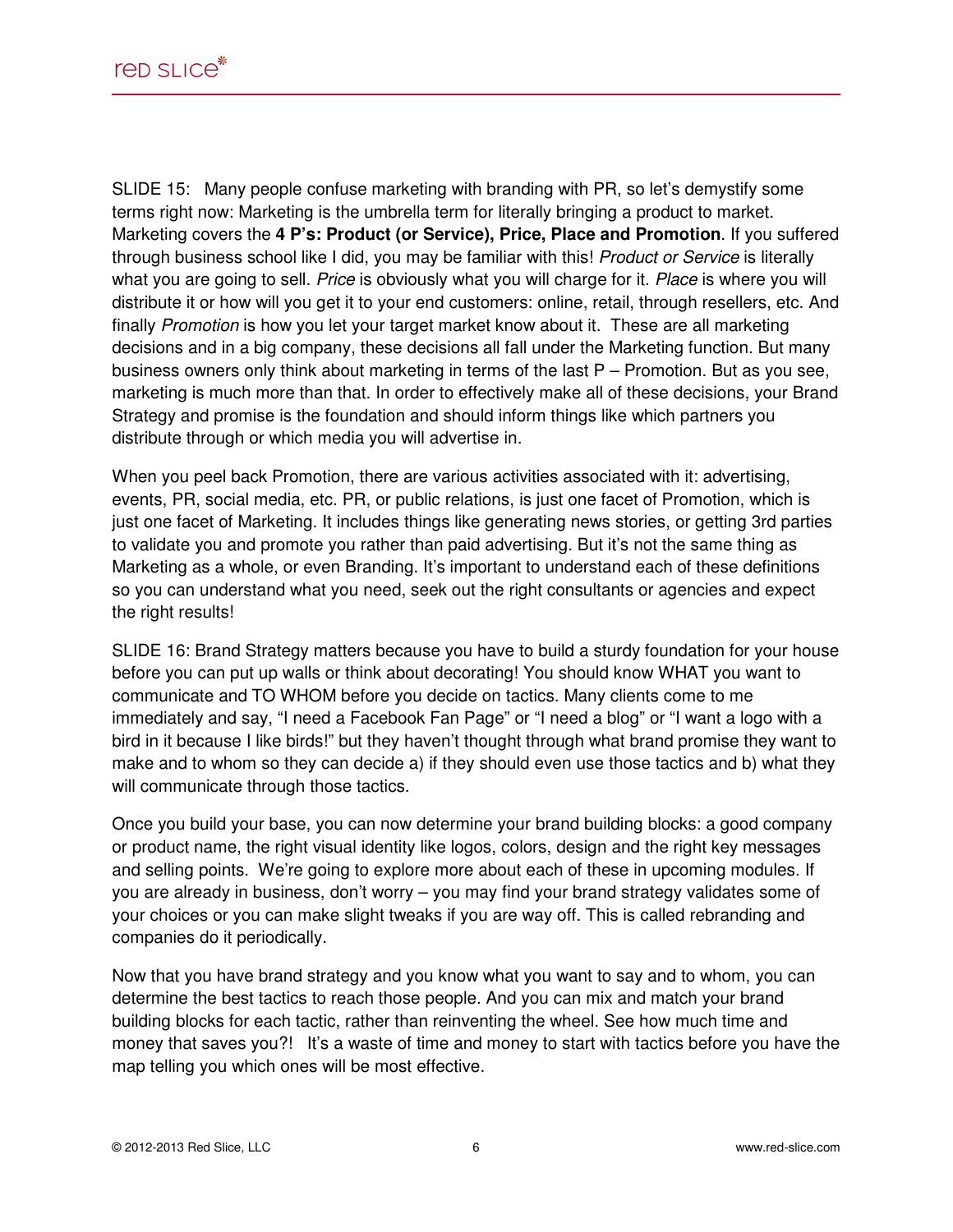SLIDE 17: I've boiled down an effective Brand Strategy into ten key questions, which are outlined in my book, **Branding Basics for Small Business**. We're going to explore most of these questions in our upcoming modules so get ready! Sure, some branding consultancies can spend hundreds of thousands of dollars on research, testing, focus groups, etc. but really, the thinking starts with these ten questions and your own knowledge about your business, market and expertise. The questions can be answered linearly, but you'll often find that you may skip around or go back and adjust as you get further into the process. The questions are:

- 1. How do you describe your business? What do you actually sell or do, with no marketing speak.
- 2. What are the package and pricing descriptions?
- 3. What are your strengths and weaknesses? We'll be building this into the brand so that it is authentic. You usually play up your strengths and downplay or address your weaknesses in a Brand Strategy.
- 4. What are the feelings and emotions around your "brand?" This is the fun stuff! You'll like this part when we get to it!
- 5. Who and where is your ideal audience? The single most important question to your brand strategy. I've got a super useful way that we'll cover on how to make these people real.
- 6. What are the benefits you offer and why do they matter? We'll talk about the differences between benefits and features later on.
- 7. Who is your competition? How are you different? I'll show you a unique way to consider your competition and also how to do a quick and simple competitive audit.
- 8. How do you communicate with customers versus prospects? They have different relationships with you and your brand – remember the sales cycle? You want to make sure you're not proposing on the first date!
- 9. What is your business' Greatest Asset? Everyone's got one and sometimes you can build the whole brand strategy or creative concept around it.
- 10. How do you measure success? Very important. How will you measure progress towards sales and if your brand is resonating?

SLIDE 18: The basis of your brand strategy all starts with answering this simple question: What. Do. You. Do?

Just like any athlete, you have to break down the extremely complex plays into simple drills first. The first thing Michael Jordan probably did was learn how to dribble a ball, day after day. It's not glamorous, but once you nail the basics you can then graduate on to the complex plays – the fakes, the fancy assists and yes, the gravity defying dunks.

Don't try to pretty things up with marketing speak right now. Deconstruct your message so we can build it back up again. If I had a dollar for every bad elevator pitch I've heard at a networking event, where people don't communicate what they do clearly, or even say their company name! Literally, what do you do or offer? No marketing speak! You must start with defining this well and simply before embarking on Brand Strategy. Are you a product or service? Web-based or brick and mortar? Who do you serve? Try and pretend you're describing what you do to your